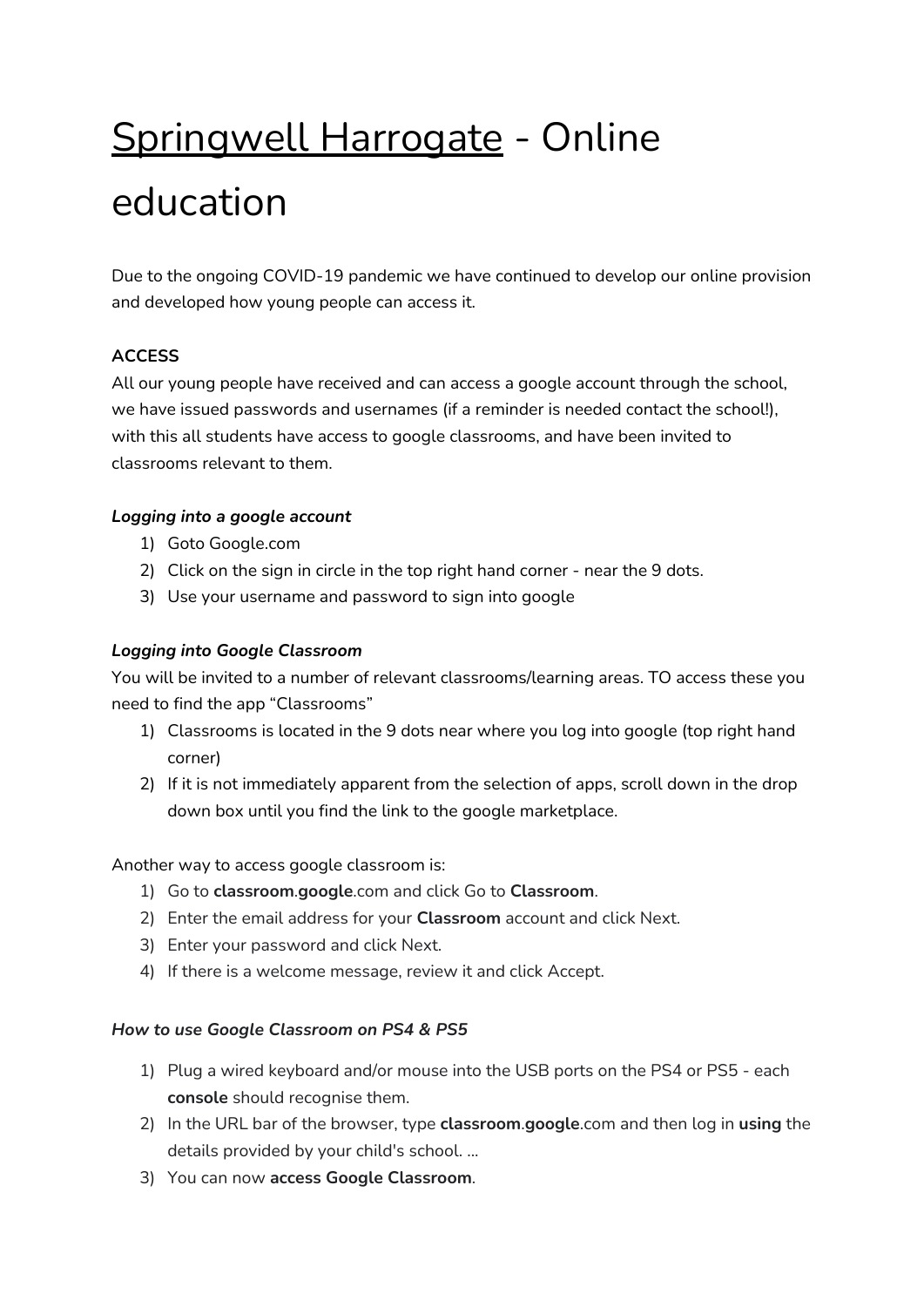## *How to use Google Classroom on Xbox One & Xbox Series X/S*

The Xbox consoles each have access to Microsoft Edge - the web browser that comes preinstalled as part of the Xbox user experience. This can be used to access Google Classroom (or another online education service approved by your child's school).

- 1) Plug a wired keyboard into your Xbox One, Xbox Series X or Xbox Series S via one of the USB ports on the front or back.
- 2) Press the Xbox button top-centre of a game controller and head to "My games & apps" in the side menu.
- 3) Click on "See all", scroll down to "Apps" and you will see Microsoft Edge in the icons on the right-hand side. Open it.
- 4) Type classroom.google.com into the URL bar at the top and log in as you would on a PC using your school Gmail account.
- 5) You can either use an Xbox controller to move the cursor or a separate USB mouse plugged into one of the other ports

#### **How to access your learning…**

- 1) Accept your invitations to the different classrooms, you will have been invited to "KS3/4 Online" and a "Group A/B/C" classroom. This is where your learning will be posted.
- 2) The "KS3/4 Online" is where communication between teachers and students will take place, in the morning you are expected to log in and respond to the morning greeting message, you will then be directed to the work posted or your lessons
- 3) Your ASSIGNMENTS will be posted in the "KS3/4 Online", these will have a deadline to meet and clear instructions.
- 4) Live lessons will be posted from the "Group A/B/C" classroom. You will be given a time to meet and it is up to you to be on time for these live lessons.
- 5) Illness must be reported to school as with any other absence.